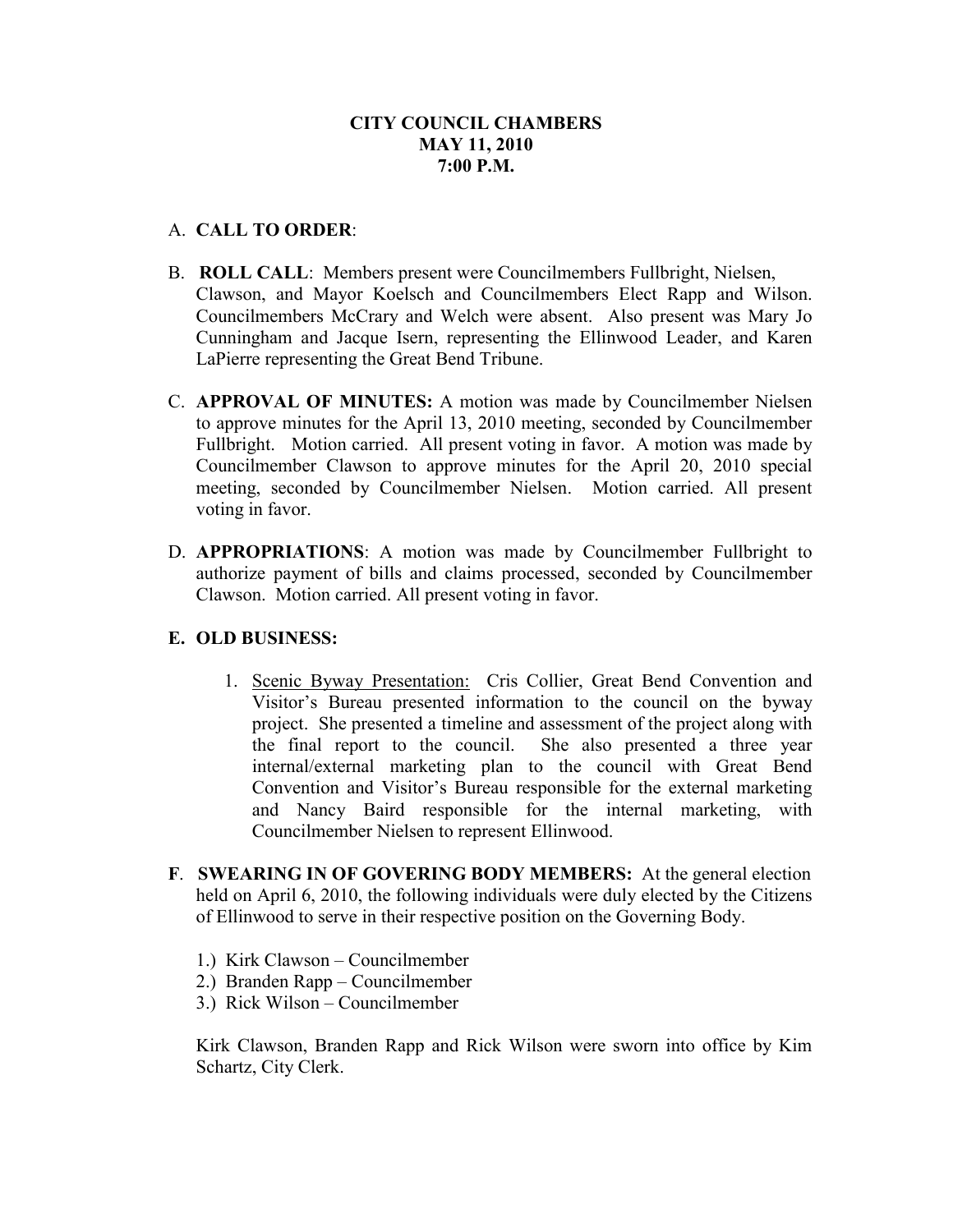## **CITY COUNCIL CHAMBERS MAY 11, 2010 7:00 P.M**

**F. VISITORS**: Mary Jo Cunningham, Karen LaPierre, Cris Collier, Cap Proffitt, Robin Proffitt, Paul Tschopp, Lonnie Willard, Jacque Isern and Marguerite Feist.

#### **G. NEW BUSINESS**:

1. Election of Council President: As provided in the Ellinwood City Code, the City Council shall annually elect one of their own body, as "President of the Council." The Council President shall preside at all meetings of the Council in the absence of the Mayor.

A motion was made by Councilmember Clawson nominating Councilmember Fullbright as Council President, seconded by Councilmember Nielsen. Motion carried. All present voting in favor.

2. Annual Appointment of Department Directors: As provided by City Code, the Mayor, with consent of council, may appoint at the first regular meeting of the Governing Body in May of each year the city officers/directors.

The following Department Directors are recommended for appointment:

| Gary Oglesbee | Street & Parks Superintendent               |
|---------------|---------------------------------------------|
| Chris Komarek | <b>Electric Distribution Superintendent</b> |
| Dave Lloyd    | <b>Electric Production Superintendent</b>   |
| Art Keffer    | Chief of Police                             |
| Kim Schartz   | City Clerk                                  |
| Donna Mason   | <b>City Treasurer</b>                       |
| Robert Peter  | City Attorney                               |
| Jane Isern    | Municipal Judge                             |
| Chris Komarek | Fire Chief                                  |
| Debbie Glenn  | <b>EMS</b> Director                         |
| Robert Peter  | City Administrator                          |
| Chris Komarek | Water/Wastewater Superintendent             |

A motion was made by Councilmember Fullbright to approve annual appointments of Department Directors as presented, seconded by Councilmember Wilson. Motion carried. All present voting in favor.

3. Designation of Official Depository: Each year the Mayor designates, with the consent of council, the institutions that may serve as depositories for City funds. The institutions recommended for this designation are:

Sunflower Bank, N.A. Community Bank of the Midwest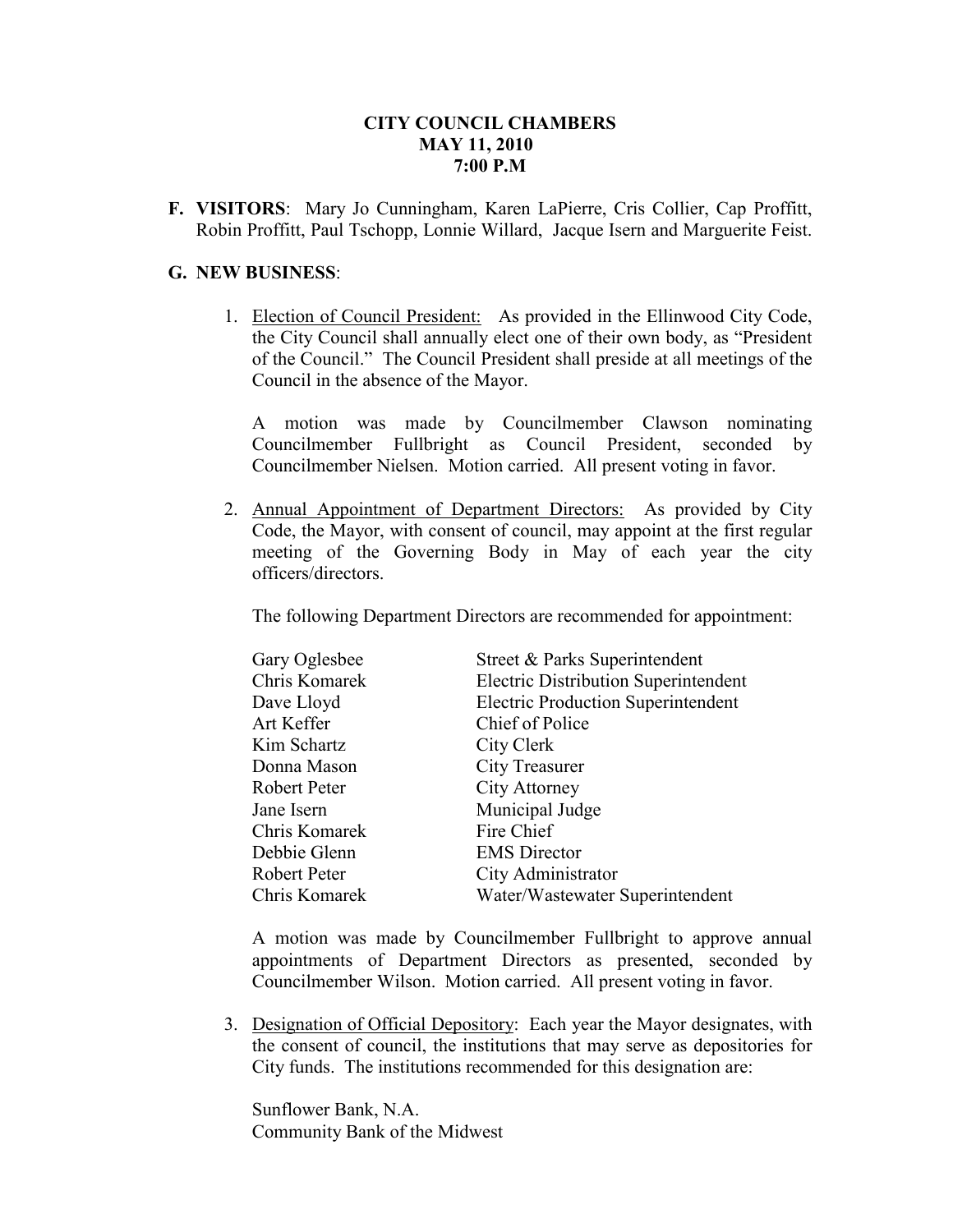### **CITY COUNCIL CHAMBERS MAY 11, 2010 7:00 P.M**

A motion was made by Councilmember Nielsen accepting designations as submitted by Mayor Koelsch, seconded by Councilmember Fullbright. Motion carried. All present voting in favor.

4. Designation of Official Newspaper: Each year the Mayor shall designate, with the consent of Council, the official newspaper for publication of city notices. The Ellinwood Leader is the only operating newspaper in Ellinwood, and is recommended for designation as the official newspaper.

A motion was made by Councilmember Nielsen accepting designation of the Ellinwood Leader as the official newspaper, seconded by Councilmember Clawson. Motion carried. All present voting in favor.

5. Appointment of Fire Committee: Each year the Mayor appoints two members of the council to represent the City in discussion with the two townships for contractual services to the fire district. This appointment is subject to council approval. Generally, the townships each pay 1/3 of the operating costs plus ½ of the direct rural equipment costs.

The Mayor recommends appointment of Councilmembers Fullbight and Rapp to the Fire Committee. A motion was made by Councilmember Clawson to accept the appointments as submitted by Mayor Koelsch, seconded by Councilmember Nielsen. Motion carried. All present voting in favor.

6. First Baptist Church Request: Pastor Dave Wesner, of The First Baptist Church, requests the use of Wolf Park and the bandshell to host a singing ensemble LIGHT from the School of Music of California Baptist University on Wednesday, June 9, 2010. The group will set up at 3:00 p.m. and the concert will begin at 7:00 p.m. and conclude at 8:00 p.m. After the concert, there will be a time of fellowship and tear down.

A motion was made by Councilmember Fullbright to allow the use of Wolf Park and the bandshell as described by the First Baptist Church on June 9, 2010, seconded by Councilmember Wilson. Motion carried. All present voting in favor.

7. Legion Riders Request: Lonnie Willard, Director, American Legion Riders Post 180 addressed the council about their 2<sup>nd</sup> annual POW/MIA Recognition Day to be held on September 18, 2010. The riders will stage and start the ride in Ellinwood at the City Park in conjunction with the Ride for Hope Car Show. Mr. Willard requests permission to close  $6<sup>th</sup>$ Street on the south side of City Park for approximately 2 hours beginning at 8:00 a.m.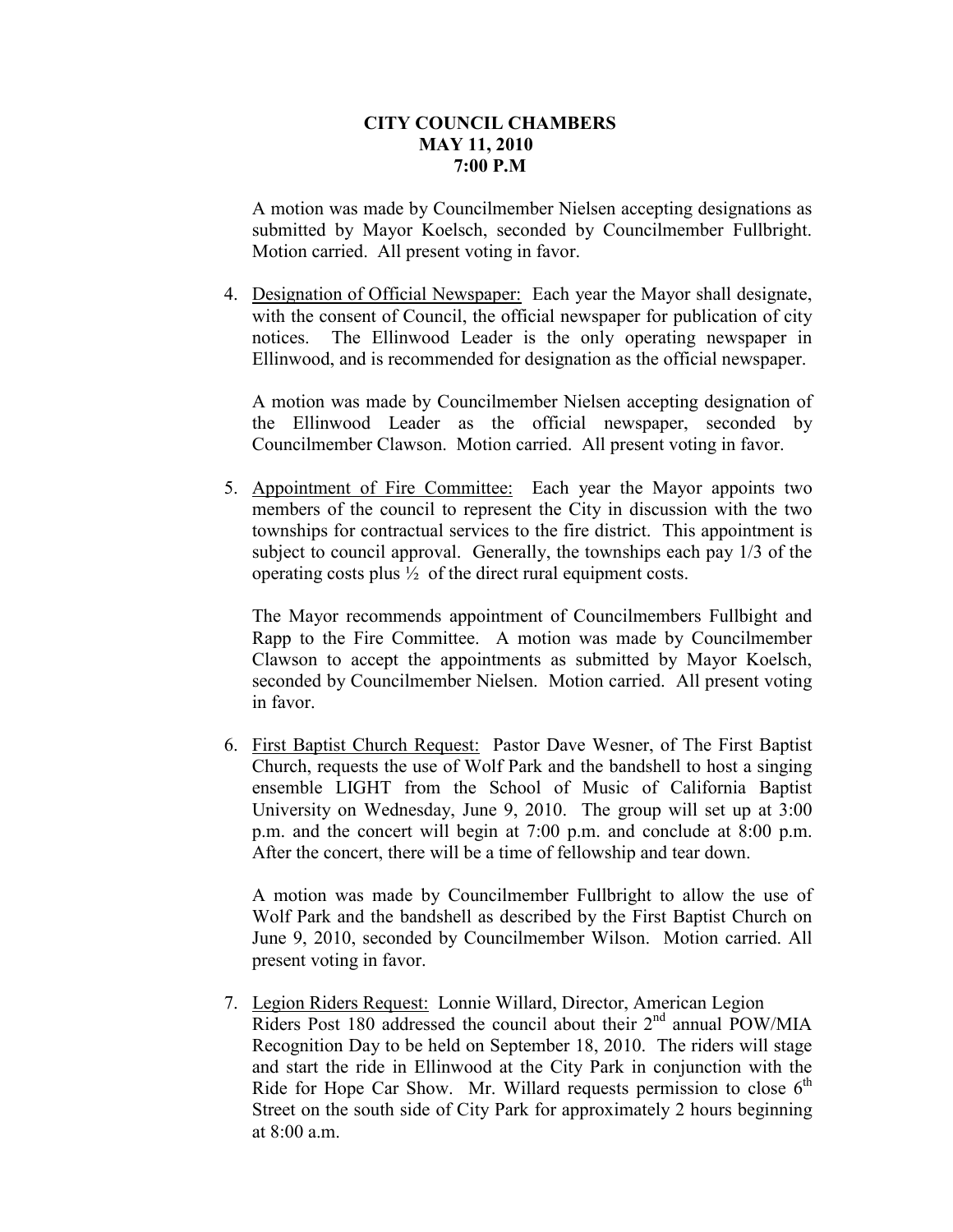### **CITY COUNCIL CHAMBERS MAY 11, 2010 7:00 P.M**

A motion was made by Councilmember Clawson to allow the Legion Riders to use the City Park and the north  $2/3$  of  $6<sup>th</sup>$  Street for staging and starting the ride on September 18, 2010, seconded by Councilmember Nielsen. Motion carried. All present voting in favor.

Councilmember Fullbright left the council meeting at 8:00 p.m.

8. Chip & Seal Project: Presented to Council were three bid proposals for the 2010 chip and seal project. The recommendation was made to the council to accept the minimum bid of \$46,460.00 from Hi-Plains Sand in Kanopolis.

A motion was made by Councilmember Clawson to accept the bid of \$46,460.00 from Hi-Plains Sand in Kanopolis for the chip and seal project, seconded by Councilmember Wilson. Motion carried. All present voting in favor.

9. Fireworks Display: The past several years the City has joined with other community members to provide a fireworks display for the community and surrounding area. Donations are usually received from local businesses and individuals to help defray the costs to the city.

A motion was made by Councilmember Nielsen to offer the fireworks display on July 4, 2010 with the city contributing up to \$3,000.00, seconded by Councilmember Clawson. Motion carried. All present voting in favor.

- 10. Airport: Marguerite Feist addressed the council about the possibility of finding an alternate site at the airport for a dog run. The council discussed the potential for liability when the airport is used for non-airport activities, i.e., high school golf team practice, rocket launches, etc. The council discussed dedicating an area at the airport to be used for non-airport activities. The council discussed setting aside 2.45 acres that is currently under tenancy for farming. A motion was made by Councilmember Nielsen to notify the tenant on the 2.45 acres planted in wheat to terminate the tenancy, seconded by Councilmember Clawson. Motion carried. All present voting in favor. City Administrator Peter will send a formal notice to tenant and have the street and parks superintendent provide estimated costs to fence said acreage.
- 11. Executive Session: An executive session is requested for discussion of acquisition of property. A motion was made by Councilmember Clawson to adjourn into executive session for fifteen (15) minutes for discussion of acquisition of property and that the council meeting will reconvene in the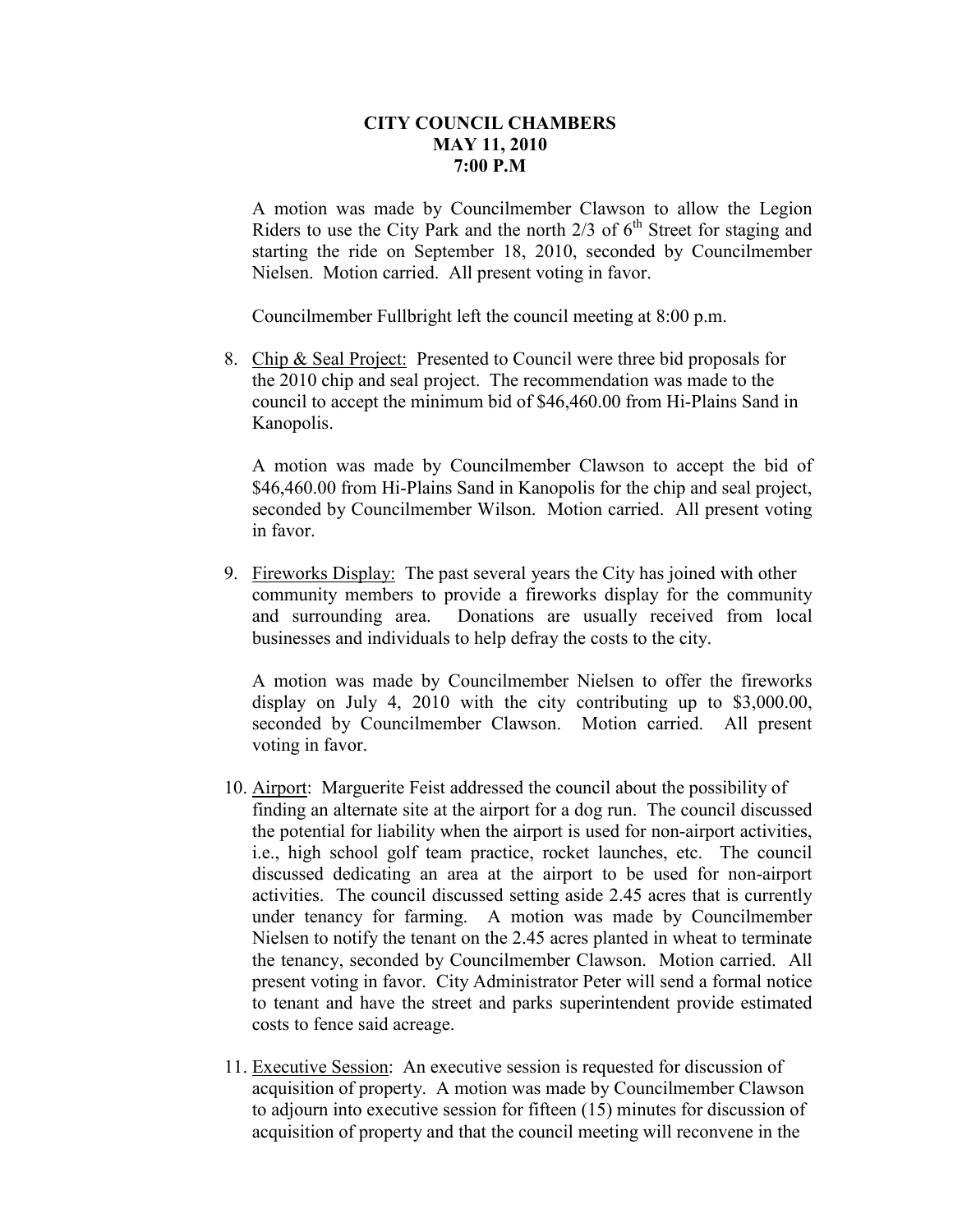## **CITY COUNCIL CHAMBERS MAY 11, 2010 7:00 P.M.**

council chambers, seconded by Councilmember Nielsen. Motion carried. All present voting in favor. The governing body recessed into executive session at 9:10 p.m.

Meeting reconvened into regular session at 9:25 p.m. No further action was taken.

## H. **REPORTS**:

- 1. Municipal Court Report: Presented to Council was the Municipal Court Report for April 2010.
- 2 Utilities Production Report: Presented to Council was the Utilities Production Report.
- 3. Staff Reports:
	- a) Staff reported that the police department conducted a bicycle safety program on Saturday, May  $8<sup>th</sup>$  with 30 kids participating.
	- b) Staff reported the police department conducted Operation Lifesaver this week to promote railroad crossing safety.
	- c) Staff reported that the police department sent out weed and junked vehicle letters this week.
	- d) Staff reported the water department is completing the soffit work from the roof project completed last fall.
	- e) Staff reported the electric department is removing poles and doing underground lines on Wilhelm Street between 5<sup>th</sup> and 6<sup>th</sup> Streets.
	- f) Staff reported the sideloader solid waste trash truck sold for \$6,000.00.
	- g) Staff reported that the bed of the sewer truck used to haul grit to apply to fields has been replaced.
	- h) Staff reported the street department has been maintaining alleys, mowing and preparing the ball fields.
	- i) Staff reported that the pool has been painted and the steps are in on the north end of the pool which is made of molded fiberglass to fit the bottom of the pool.
	- j) Staff reported the electric production department has been painting at the power plant and they are ready for summer operation.
	- k) Staff reported that Bob, Chris and Dave will be attending the Kansas Municipal Utilities conference in Wichita next week.
	- l) Staff reported that bids will be sent for demolition of the property at 400 East  $4^{\text{th}}$ .